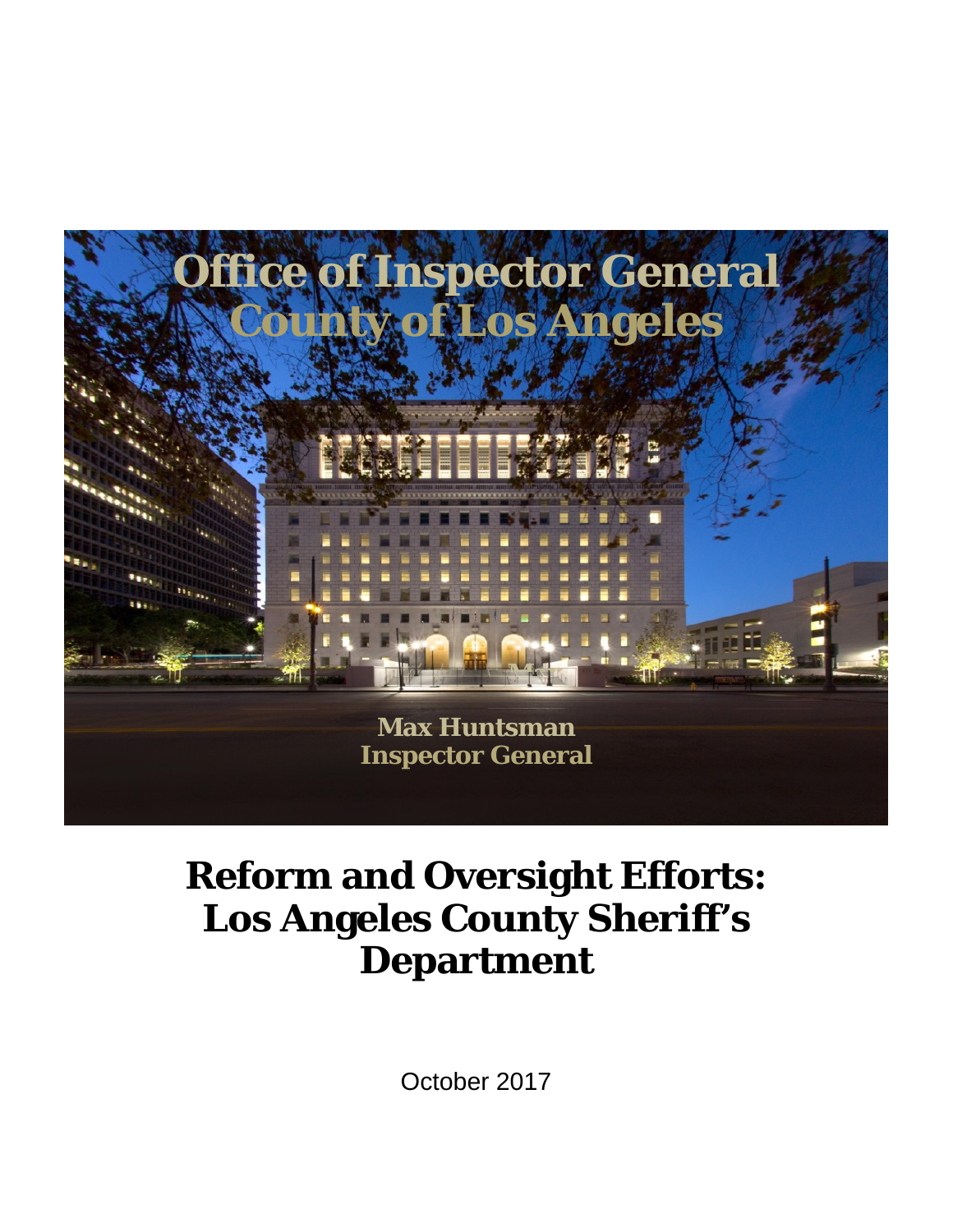| CCJV Recommendation 3.12: The Department should purchase<br>CCJV Recommendation 4.12: LASD should create an Internal Audit and<br>CCJV Recommendation 6.03: Deputies and supervisors should receive<br>significantly more Custody specific training overseen by the<br>CCJV Recommendation 6.05: Deputies and supervisors should receive<br>significantly more Custody specific training overseen by the<br>CCJV Recommendation 7.01: The investigative and disciplinary system<br>CCJV Recommendation 7.06: IAB should be appropriately valued and<br>staffed by personnel that can effectively carry out the sensitive and |
|------------------------------------------------------------------------------------------------------------------------------------------------------------------------------------------------------------------------------------------------------------------------------------------------------------------------------------------------------------------------------------------------------------------------------------------------------------------------------------------------------------------------------------------------------------------------------------------------------------------------------|
| CCJV Recommendation 7.08: Each jail should have a Risk Manager to<br>CCJV Recommendation 7.14: The grievance process should be<br>improved to include added checks and oversight 11<br>CCJV Recommendation 7.15: The use of lapel cameras as an                                                                                                                                                                                                                                                                                                                                                                              |
|                                                                                                                                                                                                                                                                                                                                                                                                                                                                                                                                                                                                                              |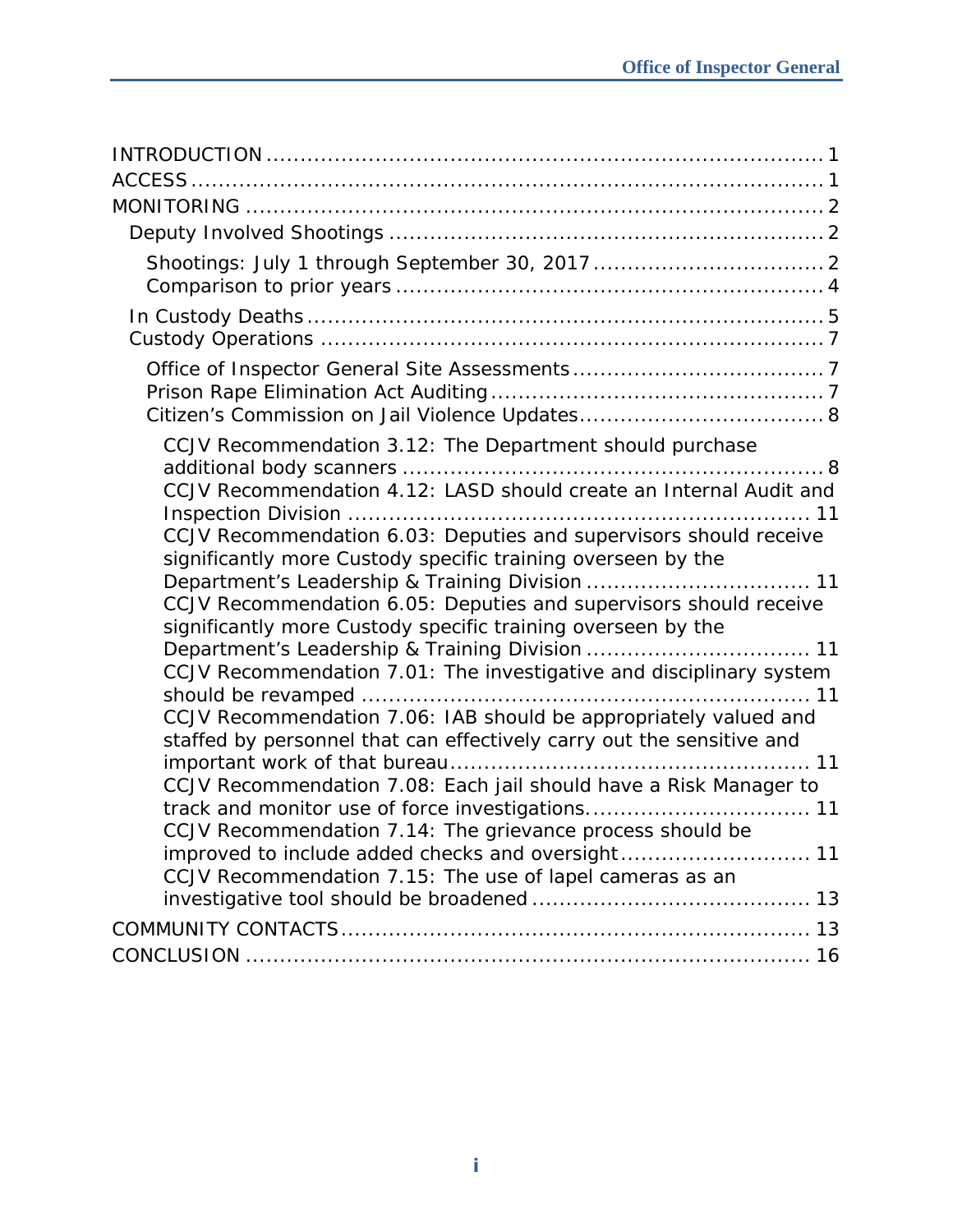# **INTRODUCTION**

The Office of Inspector General is charged by the Board of Supervisors with four primary functions:

- Monitoring the Department's operations and conditions in the jail facilities, including the Department's response to prisoner and public complaints.
- Periodically reviewing data on the Department's use of force, the Department's investigations of force incidents and allegations of misconduct and the Department's disciplinary decisions.
- Conducting periodic audits and inspections of Department operations and reviewing the quality of the Department's audits and inspections.
- Regularly communicating with the public, the Board of Supervisors and the Sheriff's Department regarding the Department's operations.

This report is a brief summary of some of the Office of Inspector General's activities through the third quarter of 2017 year toward fulfilling these functions.

## **ACCESS**

From January 1, 2017, to September 30, 2017, the Department has placed no conditions or restrictions on access nor has any request for access been denied by the Department.

The Office of Inspector General (OIG), subsequent to the implementation of the Memorandum of Agreement to Share and Protect Confidential LASD Information in December 2015, identified to the Department's Technology and Support Division the data collection systems and databases to which the OIG desired access. The Department has approved OIG access to these databases and data collection systems. The Executive Office's Information Resource Management staff and the Department's Technology and Support Division staff have been coordinating the OIG's secure, read only access to these data systems.

The OIG's target date for completion of this project was September 30, 2017; full access has not yet been attained. Although the Sheriff has authorized access, the OIG has experienced issues with the acceptance of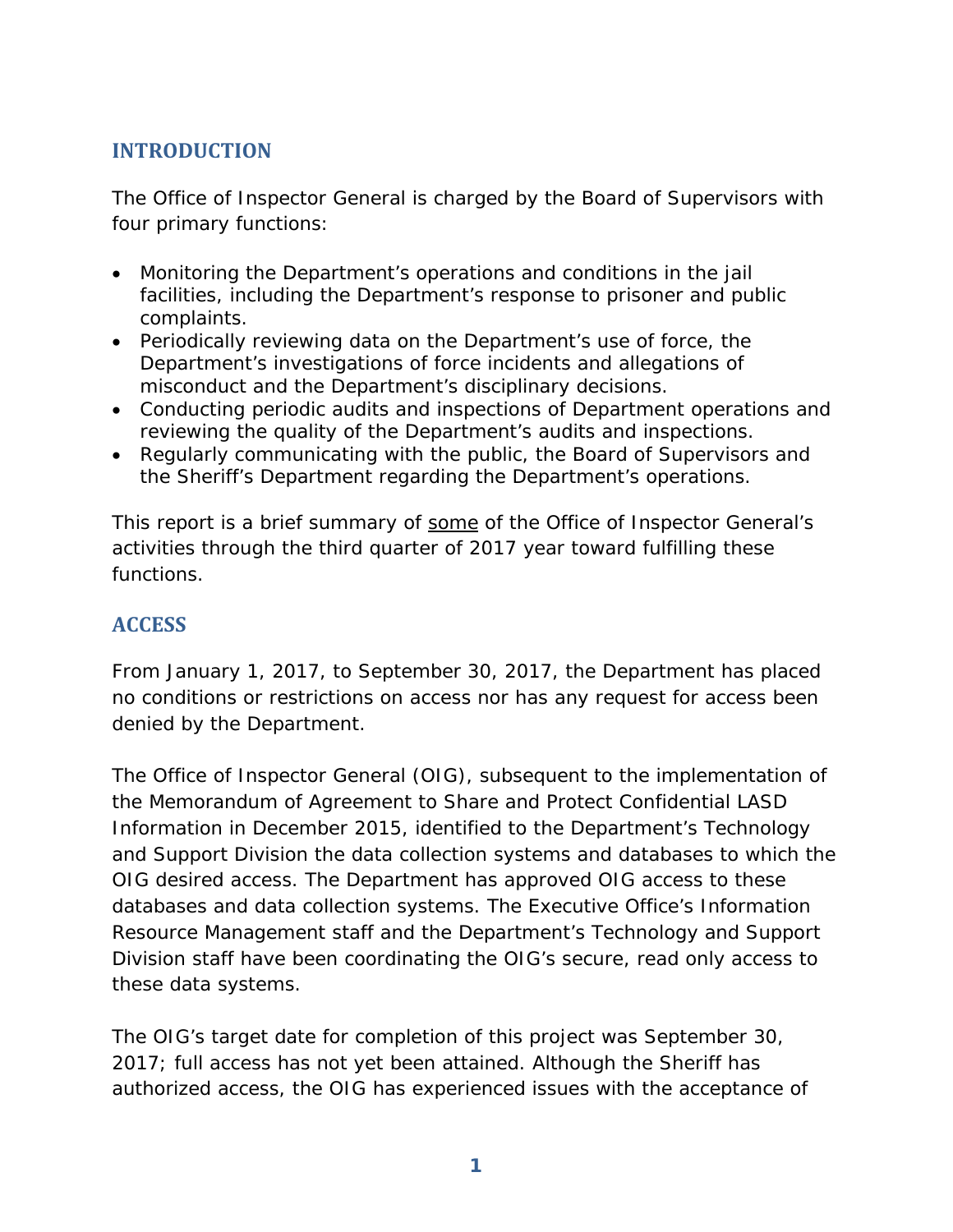OIG credentials in four of the applications. These are system issues, not authorization issues, and the Department's Data Systems Bureau is working with the OIG to resolve them.

#### **MONITORING**

The OIG responds to the investigations all Deputy Involved Shootings to which the Department's Internal Affairs Bureau force/shooting response teams respond. The Office of Inspector General also responds to investigations of all deaths of persons which occur while in the custody of the Sheriff's Department or after contact with Department personnel, all uses of force which are the proximate cause of a person's death or serious injury and other significant events to which the IAB force/shooting response teams respond.

#### **Deputy Involved Shootings**

#### **Shootings: July 1 through September 30, 2017**

From July 1, 2017, to September 30, 2017, the OIG responded to five investigations of Deputy Involved Shootings. Three people were injured, two of them fatally. These shootings are described below. The Office of Inspector General recommends that similar narrative descriptions be provided on the Department's website for all Deputy Involved Shootings. These descriptions are offered to provide an understanding of situations that commonly lead to Deputy Involved Shootings.

**Palmdale** The Department reported that at about 1:50 p.m. on July 4, 2017, a deputy attempted to conduct a traffic stop for a speeding violation. The male Hispanic driver drove onto the lawn of a residence, jumped out of the car and ran to the back yard. The pursuing deputy followed the driver on foot. The driver charged toward the deputy with a stick in one hand and a knife in the other. The deputy fired one shot, striking the driver in the chest.

The driver was transported to the hospital and survived his wound.

An Office of Inspector General staff member was present at the scene of the investigation and afforded full access.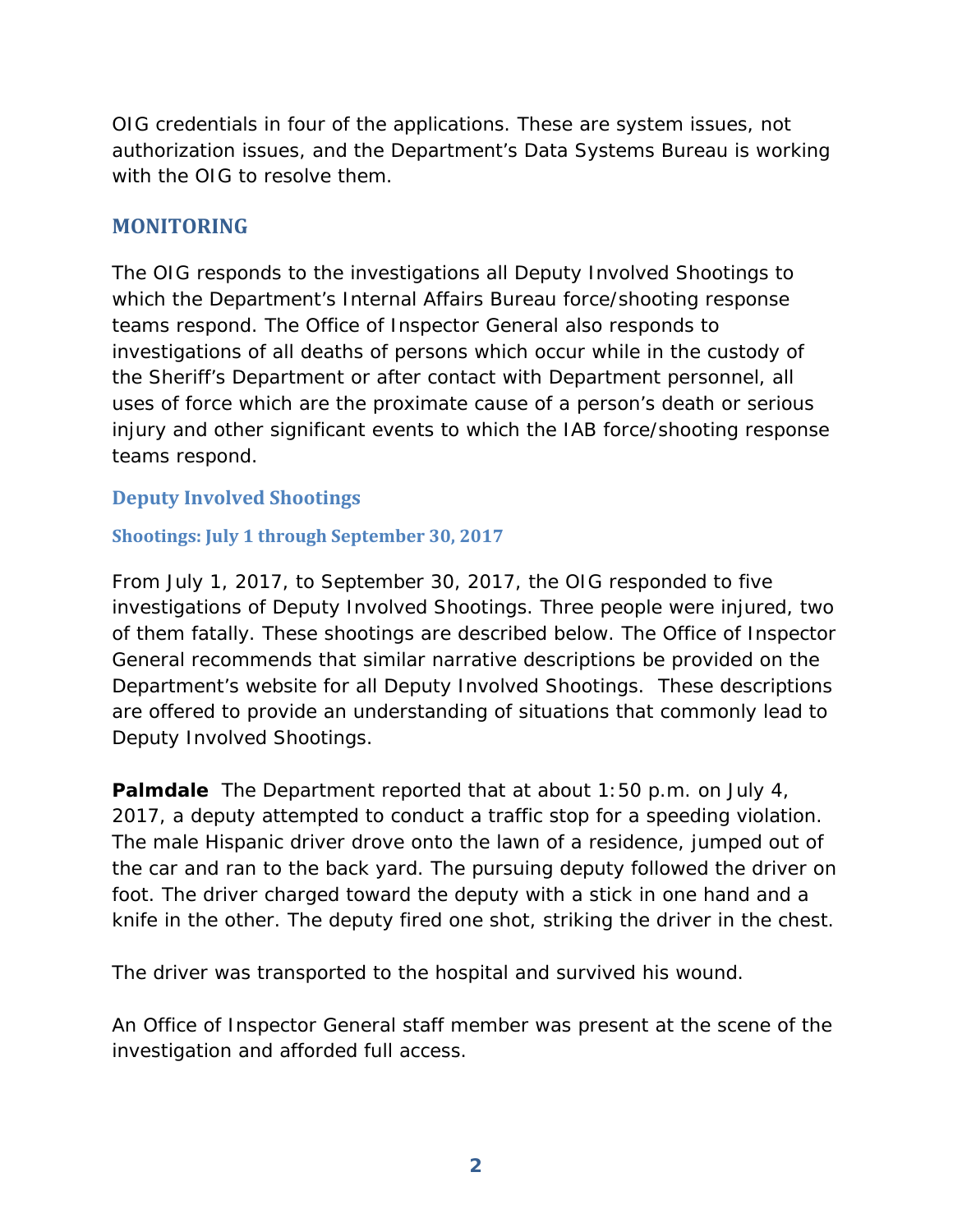**Los Angeles (south)** The Department reported that at about 7:17 p.m. on August 16, 2017, during a foot pursuit by a deputy of an African-American man armed with a firearm, the man pointed a gun at the deputy. The deputy fired several shots at the man, striking him in his torso. The man was transported to the hospital where he was pronounced dead. The man's handgun was recovered at the scene.

An Office of Inspector General staff member was present at the scene of the investigation and afforded full access.

**Valinda** The Department reported that at about 5:43 p.m. on September 11, 2017, deputies responded to a family dispute where they confronted in the back yard a male Hispanic who had exited the residence through a window. The male was armed with both a pistol and a rifle. The man fired the pistol at deputies, who both shot back. The man was pronounced dead by responding paramedics.

An Office of Inspector General staff member was present at the scene of the investigation and afforded full access.

Office of Inspector General staff also responded to two shootings which did not result in injury. Because these were intentional discharges at a person, they, too, are included in deputy involved shooting counts.

**Lynwood** The Department reported that at about 2:06 a.m. on July 22, 2017, deputies attempted to contact a male Hispanic bicyclist who had been identified as carrying a gun. When the bicyclist stopped he was ordered by deputies to show his hands. Instead, the bicyclist reached for his waist while telling the deputies he had a gun. One of the deputies fired one shot. The shot did not strike the bicyclist, who immediately surrendered.

No one was injured by the gunfire. A replica firearm was recovered.

An Office of Inspector General staff member was present at the scene of the investigation and afforded full access.

**La Puente** The Department reported that at about 3:14 a.m. on September 8, 2017, deputies responded to a disturbing the peace call at a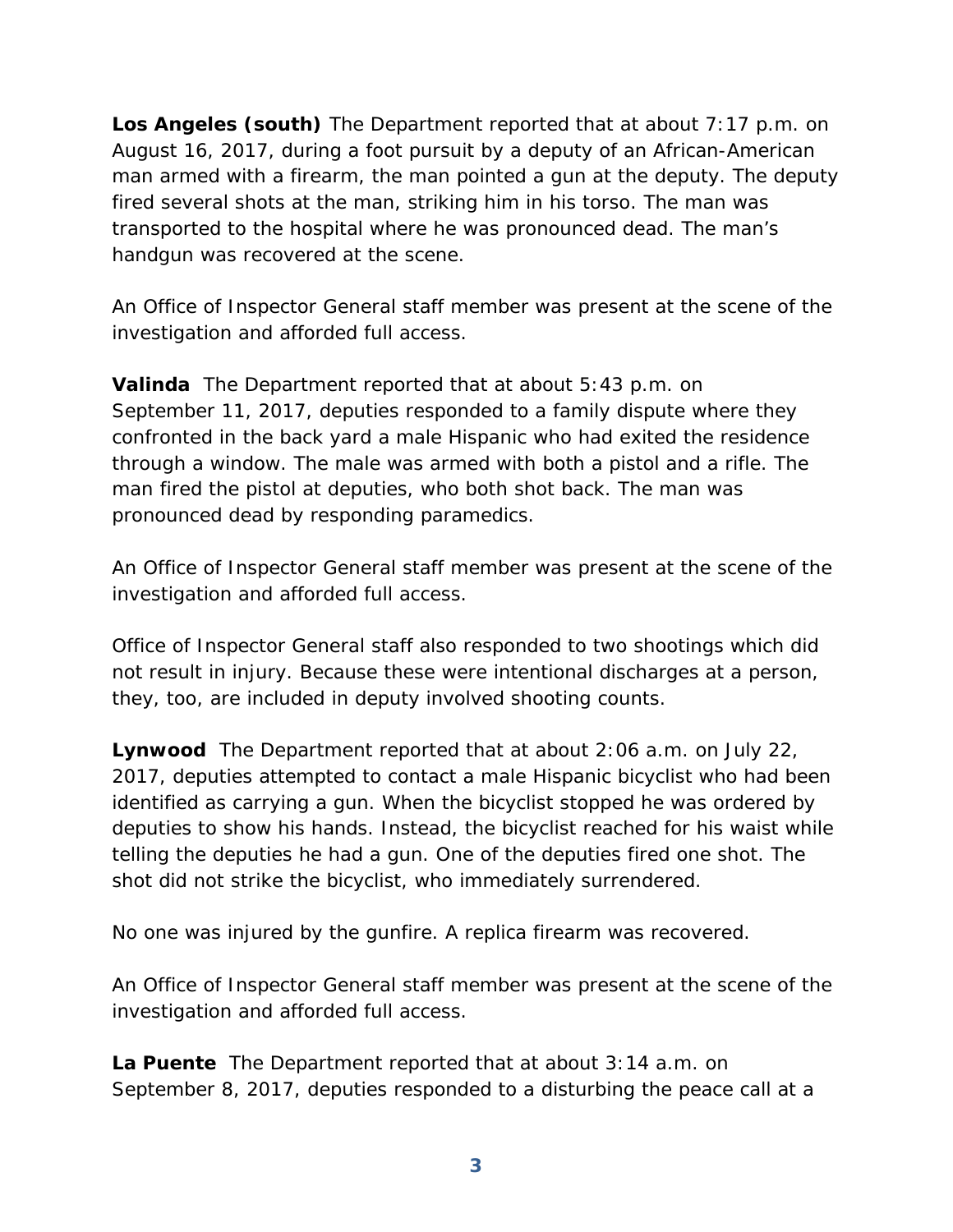residence. When deputies knocked on the door of the residence, an occupant fired multiple shots through the door at the deputies. The deputies took cover and the occupant continued to shoot at the deputies through a sliding glass door. One of the deputies shot through the sliding glass door using a rifle. The male Hispanic occupant surrendered and no one was injured by the gun shots.

An Office of Inspector General staff member was present at the scene of the investigation and afforded full access.

 26 26  $13 - 13$  13 **3 <sup>9</sup> <sup>13</sup>** JAN FEB MAR APR MAY JUN JUL AUG SEP **SHOOTINGS Deputy Involved Shootings ‐ 2017** 2013 2014 2015 2016 2017

**Comparison to prior years**

The Office of Inspector General includes in Deputy Involved Shootings: 1) shootings in which Department personnel shot at a person or at a vehicle or vessel occupied by a person, regardless of whether a person was hit by the gunfire; 2) other intentional shootings, regardless of the target, if any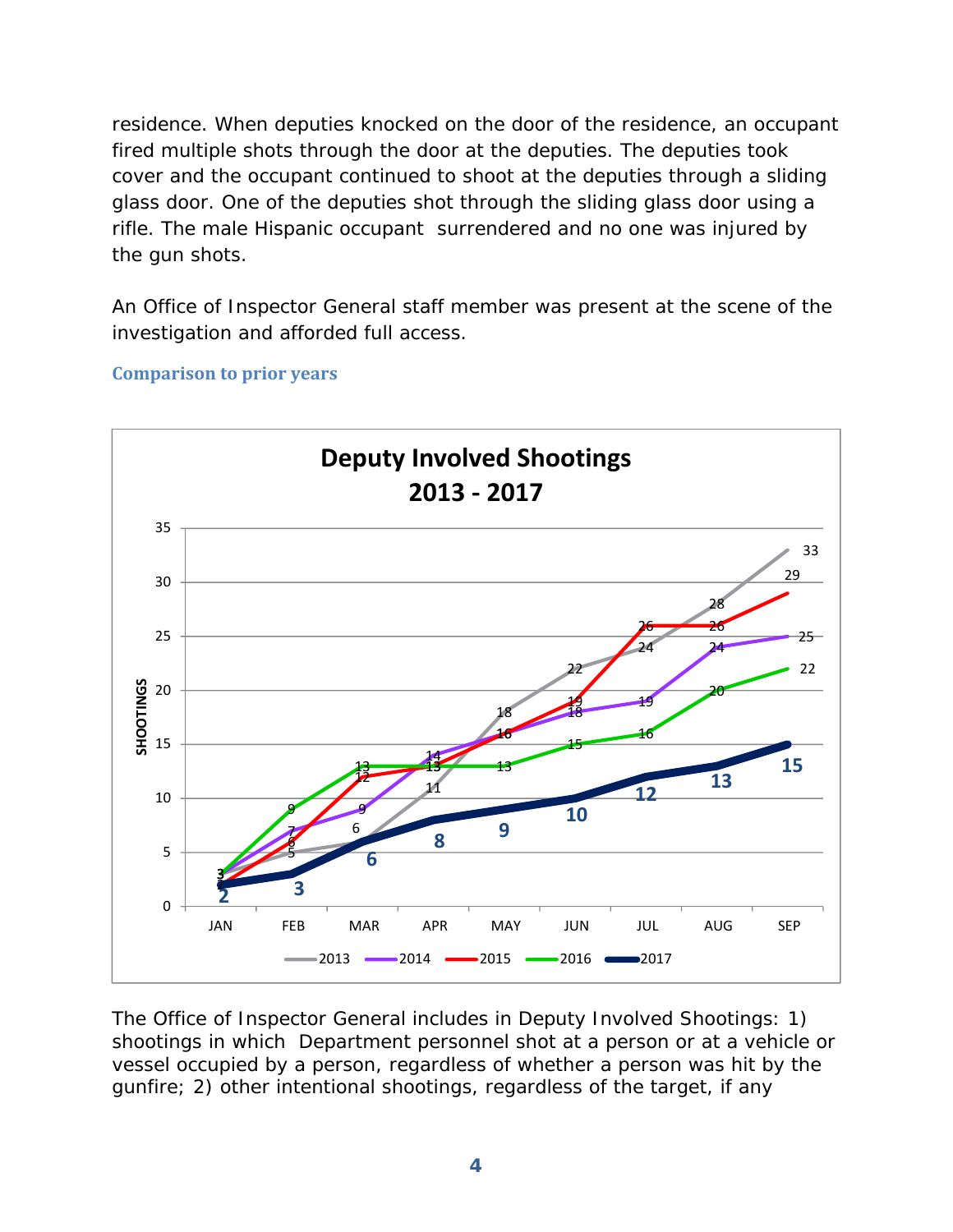person was struck or injured by the gunfire; and 3) unintentional shootings if a person other than the possessor of the discharged firearm was struck or injured by the gunfire.

While a change in law enforcement statistics measured only year to year is rarely informative, the reduction in the number of yearly shootings shown above reflects a reduced rate that has been repeated now for multiple years since reform efforts commenced.

All Deputy Involved Shootings which take place in Los Angeles County and which result in injury or death are submitted by the Sheriff's Department to the Los Angeles County District Attorney's Office for review. As of September 30, 2017, the Department reports it has submitted three 2017 shootings to the District Attorney.<sup>1</sup>

#### **In Custody Deaths**

 $\overline{a}$ 

The OIG responded to the scene of four in-custody deaths which occurred between July 1 and September 30, 2017. Two deaths to which the OIG did not respond to the scene occurred in medical facilities.

One in-custody death was the result of a suicide. Five of the deaths appear to be from natural causes, although the medical etiology (cause) of the deaths has not yet been conclusively determined by the Medical Examiner.<sup>2</sup>

Office of Inspector General personnel have been permitted complete access to Department facilities and personnel during these investigations. The OIG attended the Custody Services Division administrative death reviews for each of these deaths, $3$  and continues to monitor the evaluative process of

 $1$  The Homicide Bureau also responds to and investigates officer involved shootings for many of the police departments within Los Angeles County.

 $^2$  The term natural causes is commonly used to indicate the cause of a death which was not the result of a suicide or homicide but due to a medical condition such as disease or organ failure.

<sup>&</sup>lt;sup>3</sup>Section 4-10/050.00 of the Custody Division Manual (CDM) requires the Department to conduct a death review for each in-custody death or death of a prisoner in the Community Based Alternatives to Custody (CBAC) program. The death review is conducted in three separate meetings: the 24‐hour, 7‐day and 30‐day. According to the CDM, the 24‐hour review shall be conducted by Medical Services Bureau (MSB) to share initial findings and to review the circumstances surround all in‐custody deaths. The CDM states that both the 7‐day and 30‐day death reviews shall be conducted by the Custody Compliance and Sustainability Bureau (CCSB) to share additional findings and discuss the status of any corrective or preventive actions taken since the previous review.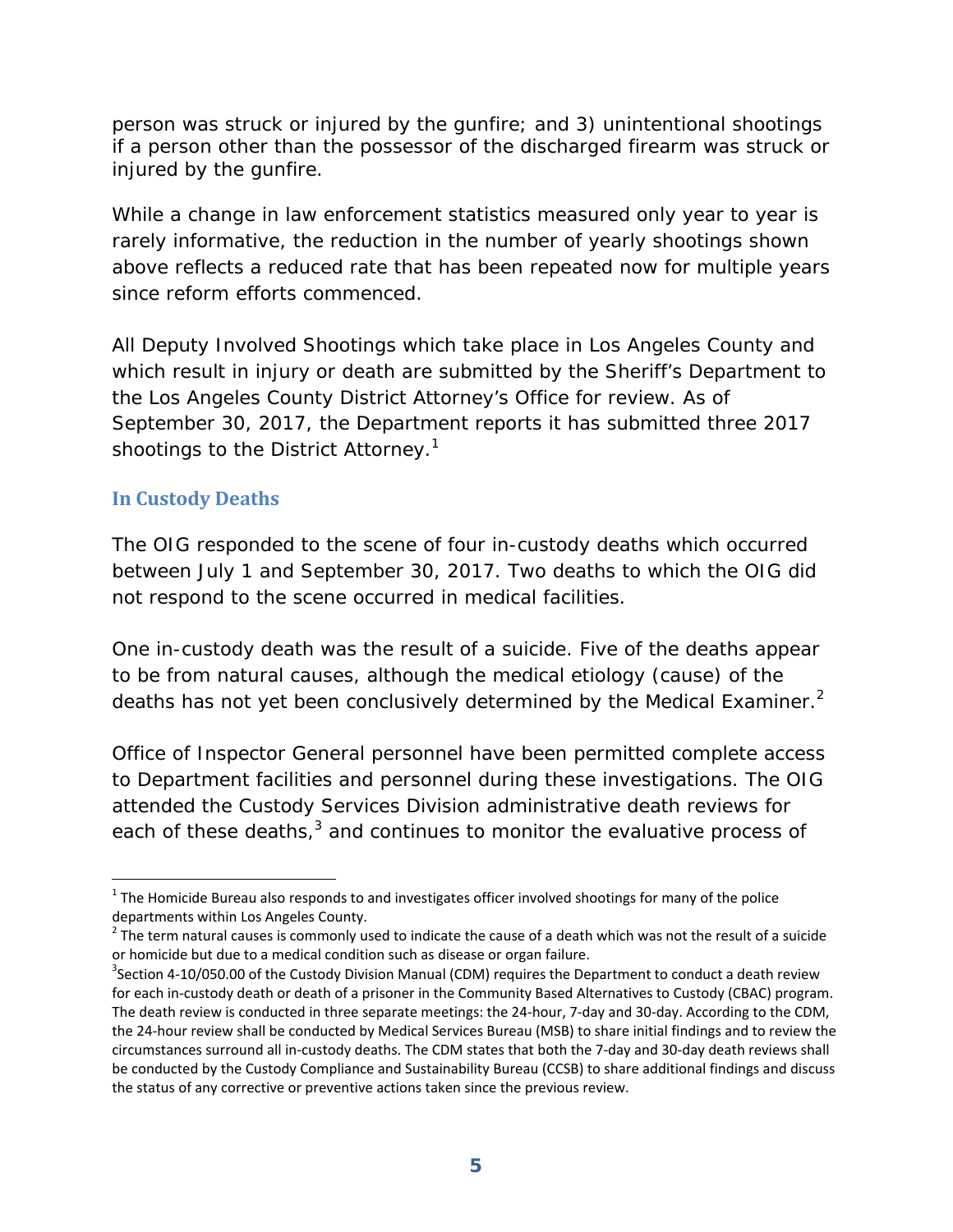the Department and the Department of Health Services. The medical and custody staff at the death reviews are generally candid and thoughtful in their assessments. This review process allows for a conscientious assessment by all involved in the delivery of health care to confined patients.

These deaths continue to raise concerns regarding the assessment of patients by medical and mental health staff, the provision of medical and mental health care, collaboration and communication between custody and Correctional Health Services (CHS) staff, provision of timely aid to patients in acute distress, the reduction in patient levels of mental health care and movement of patients between mental health housing and general population housing, communication failures involving the coordination of care with community providers, and the quality of safety checks.

These concerns are the subject of active efforts by health care providers and custody staff to improve conditions. The Department of Health Services reports that CHS is: (a) hiring more staff; (b) working with existing staff to implement new policies and procedures to improve assessments, access to care and timeliness of getting patients on appropriate medications and therapies; (c) improving manager oversight of movement of mental health patients; (d) augmenting the quality improvement infrastructure within the jail to mimic a high community based standard; (e) working to coordinate care between the jails and community hospitals; and (f) designating specific, well trained staff to respond to in-custody emergencies.

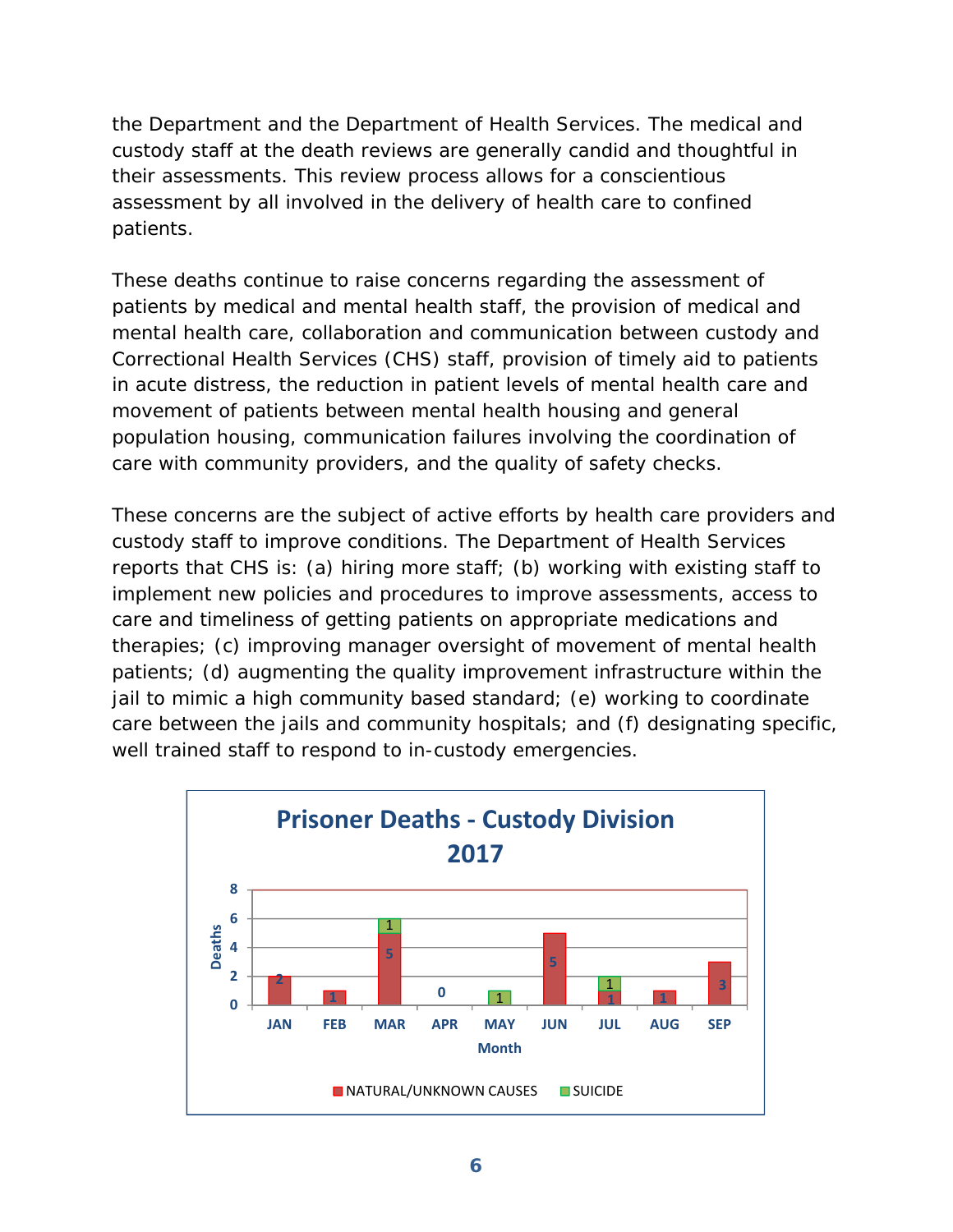### **Custody Operations**

#### **Office of Inspector General Site Assessments**

OIG personnel conducted 55 total site visits to nine Los Angeles County custody and lockup facilities the third quarter of 2017. During the OIG's site visits, OIG monitors met with personnel at each rank in the Department's chain of command, from security and custody assistants to facility captains and commanders, and with civilian staff, clergy, and volunteers. OIG personnel met with prisoners in general population, administrative segregation, disciplinary and medical and mental health housing, as well as the Correctional Treatment Center. Monitors met with or received complaints from prisoners at cell front, during recreation and treatment group time, and in private interview rooms as necessary to ensure confidentiality. The following chart represents facilities visited from July 1, 2017, through September 30, 2017.

| <b>Facility</b>                            | <b>Site Visits</b> |
|--------------------------------------------|--------------------|
| Criminal Justice Center Lockup             |                    |
| Century Regional Detention Facility (CRDF) |                    |
| Inmate Reception Center (IRC)              |                    |
| Los Angeles County USC Medical Center      |                    |
| Men's Central Jail (MCJ)                   |                    |
| North County Correctional Facility (NCCF)  | 3                  |
| Pitchess Detention Center (PDC) - North    |                    |
| PDC - South (and East)                     |                    |
| Twin Towers Correctional Facility (TTCF)   |                    |

#### **Prison Rape Elimination Act Auditing**

The Prison Rape Elimination Act (PREA), signed into law by President George W. Bush on September 4, 2003, was created to eliminate sexual abuse of both juveniles and adults who are confined in prisons, jails, station lockups and other detention facilities. In 2012 the United States Department of Justice issued PREA standards for the prevention, detection, and response to sexual abuse in confinement settings.<sup>4</sup>

 $^4$  Code of Federal Regulations, Title 29, Chapter I, Part 115.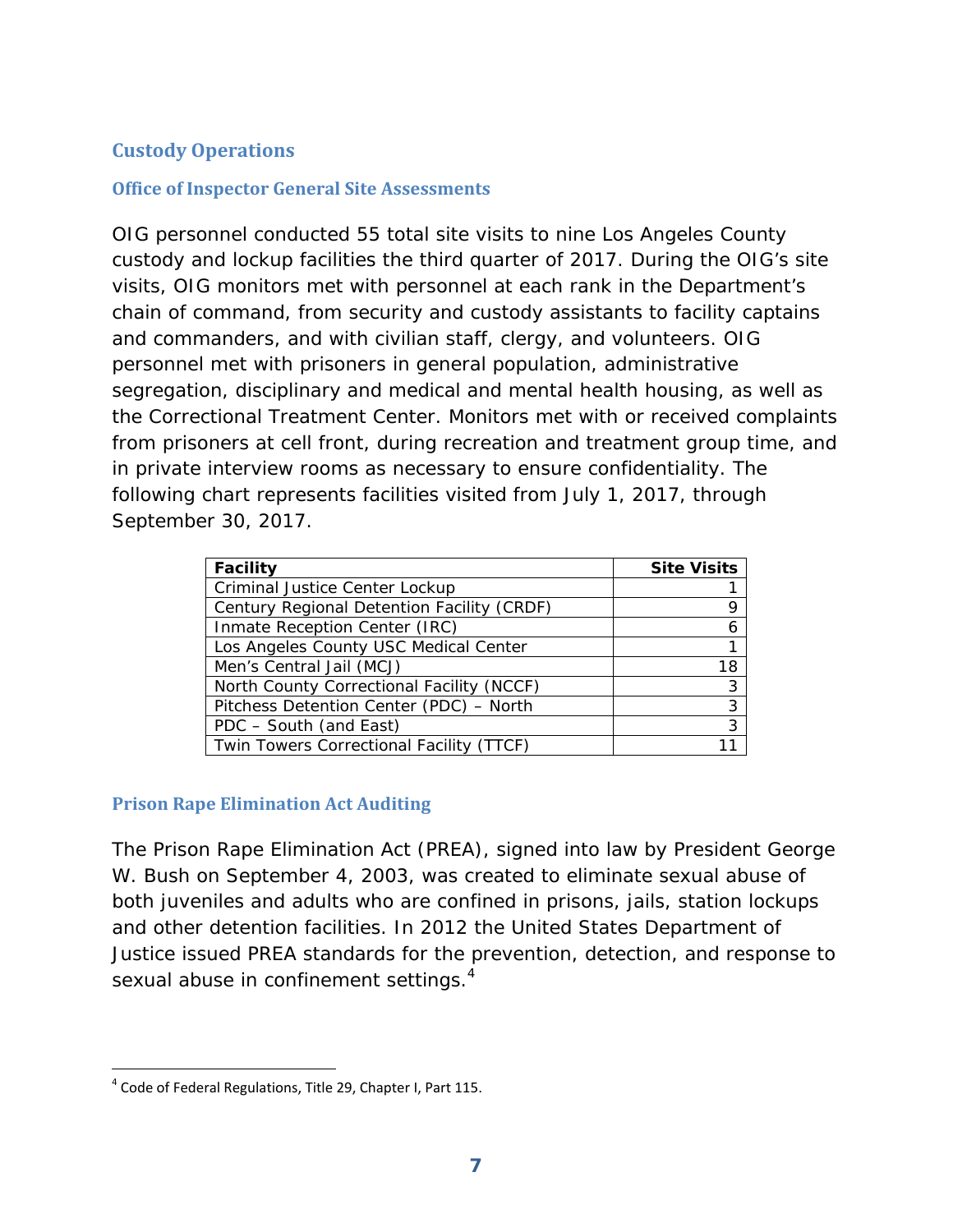Two Office of Inspector General monitors began the process of qualifying as PREA auditors pursuant to federal law (28 CFR 115.402(a)(2)), which authorizes the Office of Inspector General to serve as a PREA auditor. One monitor has completed the Department of Justice training, which includes conducting a mock audit of a correctional facility, and is in the process of becoming certified as a PREA auditor. The second monitor has completed the instructional phase and will soon conduct the mock audit which is required to qualify that monitor as a PREA auditor.

This role is complementary to the function OIG monitors already perform, in that they will collect qualitative information through conversations with staff and prisoners, make compliance findings based upon actual observations within the Department's facilities, identify weaknesses in Department policies and practices and recommend corrective action plans to the Department.

#### **Citizen's Commission on Jail Violence Updates**

 $\overline{a}$ 

#### *CCJV Recommendation 3.12: The Department should purchase additional body scanners*

Body scanner machines are an alternative to invasive strip searches which allow the Department to identify contraband before it enters the facility. The Citizen's Commission on Jail Violence (CCJV) recommended implementation of body scanners as an alternative to the indignity of cavity searches and to reduce the opportunities for personnel to engage in retaliatory strip searches. Prisoners refusing a body scan can always opt for a strip search. As part of a strip search, prisoners must remove their clothing to allow for a visual inspection of their person, including genitalia.

The Department continues to implement and utilize body scanner machines at the Pitchess Detention Center (PDC), which includes PDC – North facility, PDC – South facility<sup>5</sup> and North County Correctional Facility (NCCF). The Department installed two body scanners at PDC – North on August 5, 2017. However, the Department has not initiated their use because personnel did not have required radiation badges, which allow the Department to monitor personnel exposure to radiation while operating the scanners. As of

 $^5$  PDC also houses PDC – East, a small facility which solely houses prisoners participating in the Fire Camp program.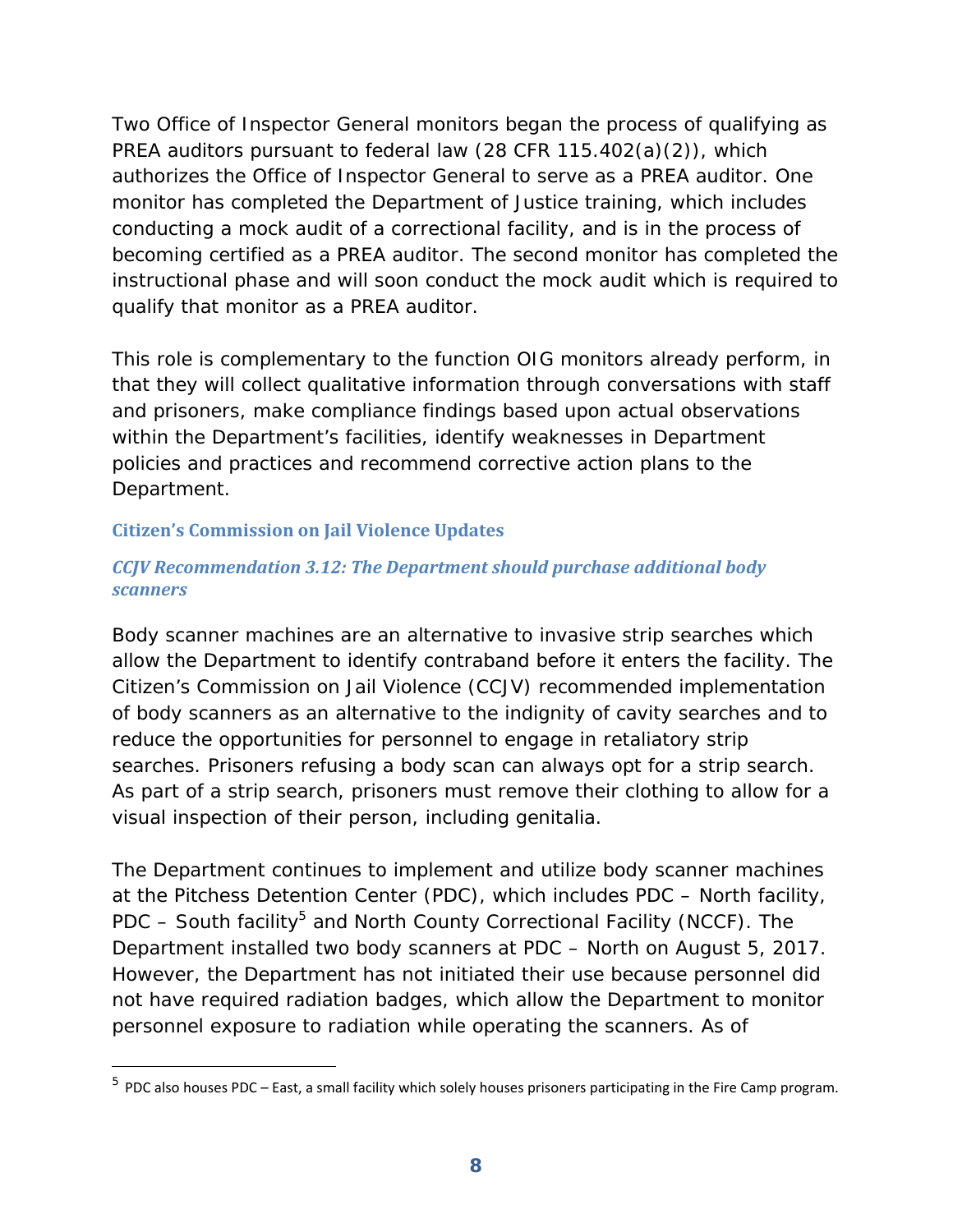September 30, 2017, the Department reported that it was awaiting delivery of those badges before it will begin operation of the body scanners.

The Department is currently conducting renovations to the Inmate Processing Area (IPA) at NCCF to allow for the installment of three body scanners. The Department's Facility Services Bureau received funding for renovations to NCCF's IPA on September 13, 2107. The Department reports that it is currently moving a laundry operation near the IPA to another part of the facility before it can begin renovation. The renovations will augment the layout of the IPA and surrounding areas to allow prisoners to easily flow through the body scanner machines before returning to their housing location. The Department reports that it will reserve space needed to conduct strip searches in the IPA should prisoners refuse to submit to a body scan.

The Department continues to utilize a body scanner at PDC – South facility, which was installed during September 2015. As reported by the OIG in the *2016 Second Quarter Status Report*, the Department has experienced high rates of body scan refusals. Shortly after implementation of the body scanner in late 2015 and early 2016, refusal rates at PDC – South facility fluctuated between 60 and 70 percent. In June 2016, the Department reportedly began enforcing work contracts against prisoner workers, which state that those prisoners will obey all jail rules and thus submit to body scans. Thereafter, the Department reports that it worked with staff from the Education-Based Incarceration (EBI) unit, to ensure that prisoners enrolled in EBI programs were following jail rules and submitting to a body scan. As a result, the body scan refusal rate for June 2016 at PDC – South facility dropped to 35.5 percent during June 2016.<sup>6</sup> Since then, the Department has continued to see improved scan rates at PDC – South facility.

The average body scan refusal rate for 2017 year to date (January 1 through September 29) is 5.8 percent. The Department reports that based on

<sup>6</sup> At PDC – South, most prisoners participate in either work or educational programming, which requires them to sign a contract stating that they will obey all jail rules in exchange for work or education privileges (including accrual of "credits" for time served in custody). The Department can enforce these contracts at any time, meaning they can ensure that prisoners participating in work or education programs submit to a Department‐ordered body scan. In addition, the Department can refuse to house prisoners at PDC – South, a facility with greater privileges than others, if prisoners do not submit to a body scan.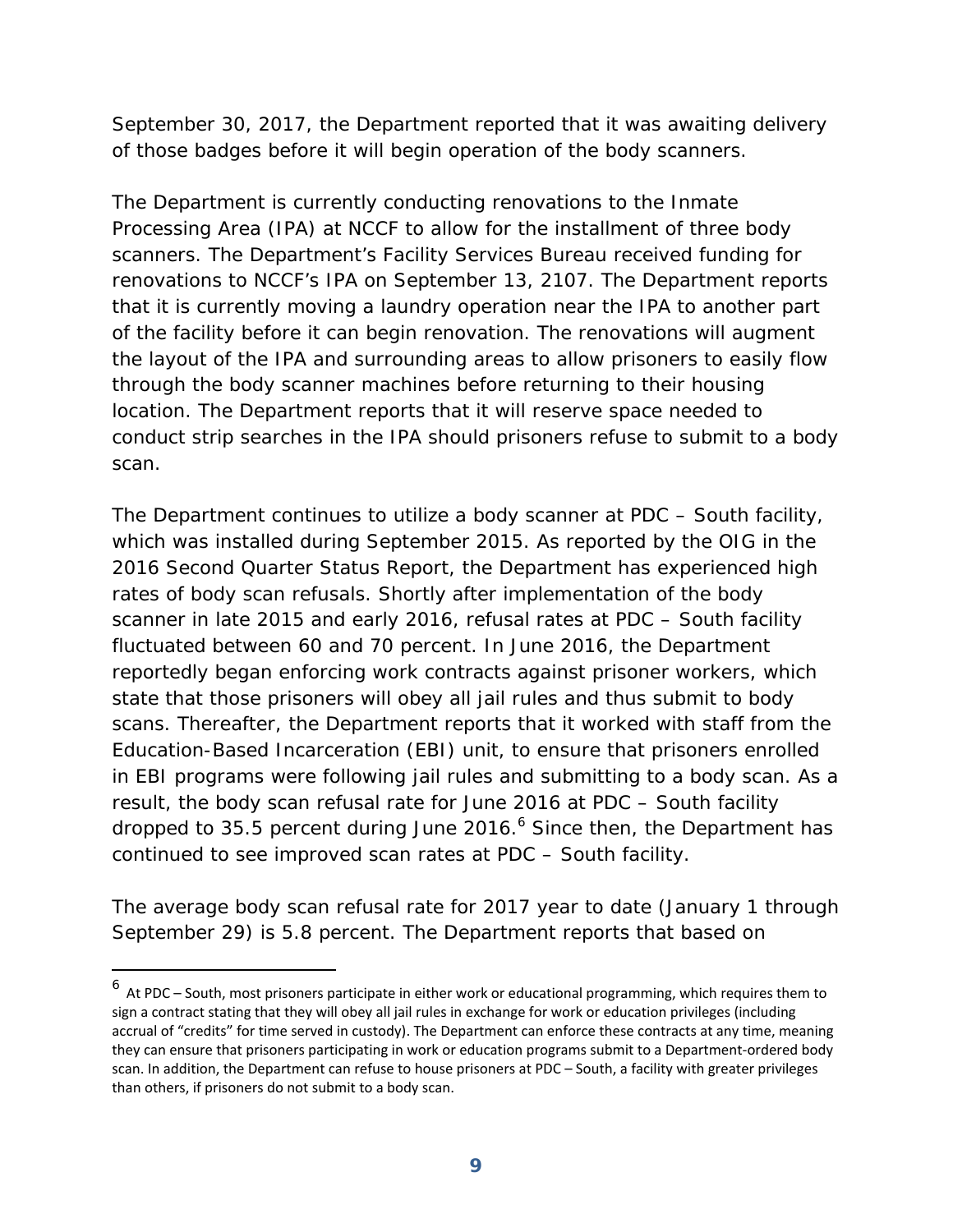statistical tracking,<sup>7</sup> body scan refusals consist largely of Latino prisoners who are returning from court, and who reside in the general population. $8$  As previously reported by the OIG, $9$  some prisoners may be refusing pursuant to a gang edict.<sup>10</sup> Between September 18 and September 22, the Department reports that 117 out of 118 refusers stated that their refusal was due to gang politics. The Department reports that, based on contraband intercepted at the facility, most of the drugs that enter the facility are coming from prisoners returning from court.

While prisoners have the right to refuse body scans, the Department should be situated to mitigate the presence of contraband in its facilities, especially at PDC – South, where the presence of drugs is particularly problematic. PDC – South facility is moving toward becoming a re-entry facility. Most prisoners at PDC – South facility demonstrate dedication toward their rehabilitation and re-entry programs, including substance abuse programs. The presence of drugs may pose barriers to their success individually and to rehabilitative programs generally. The Department reports that it is already developing strategies to address these issues. The OIG will continue to monitor the Department's efforts in this area.

 $<sup>7</sup>$  The Department tracks the following information related to body scanner refusals: the race of the refusing</sup> prisoner, the reason the prisoner is subject to search (court returnee, work program returnee or new arrival to the facility) as well as the reason stated by the prisoner for their refusal.<br>
<sup>8</sup> The most recent report of these statistics, from the week of September 18 – 22, 2017, states that out of a total

<sup>118</sup> refusals, 116 refusals were made by Hispanic prisoners returning from court.<br><sup>9</sup> See the OIG's 2014 report, Analysis of the Legal Basis for X-Ray Body Scanner Searches in County Jail Facilities, available on the OIG website at:

https://oig.lacounty.gov/Portals/OIG/Reports/Analysis%20of%20the%20Legal%20Basis%20for%20X‐ ray%20Body%20Scanner%20Searches.pdf

 $10$  Id.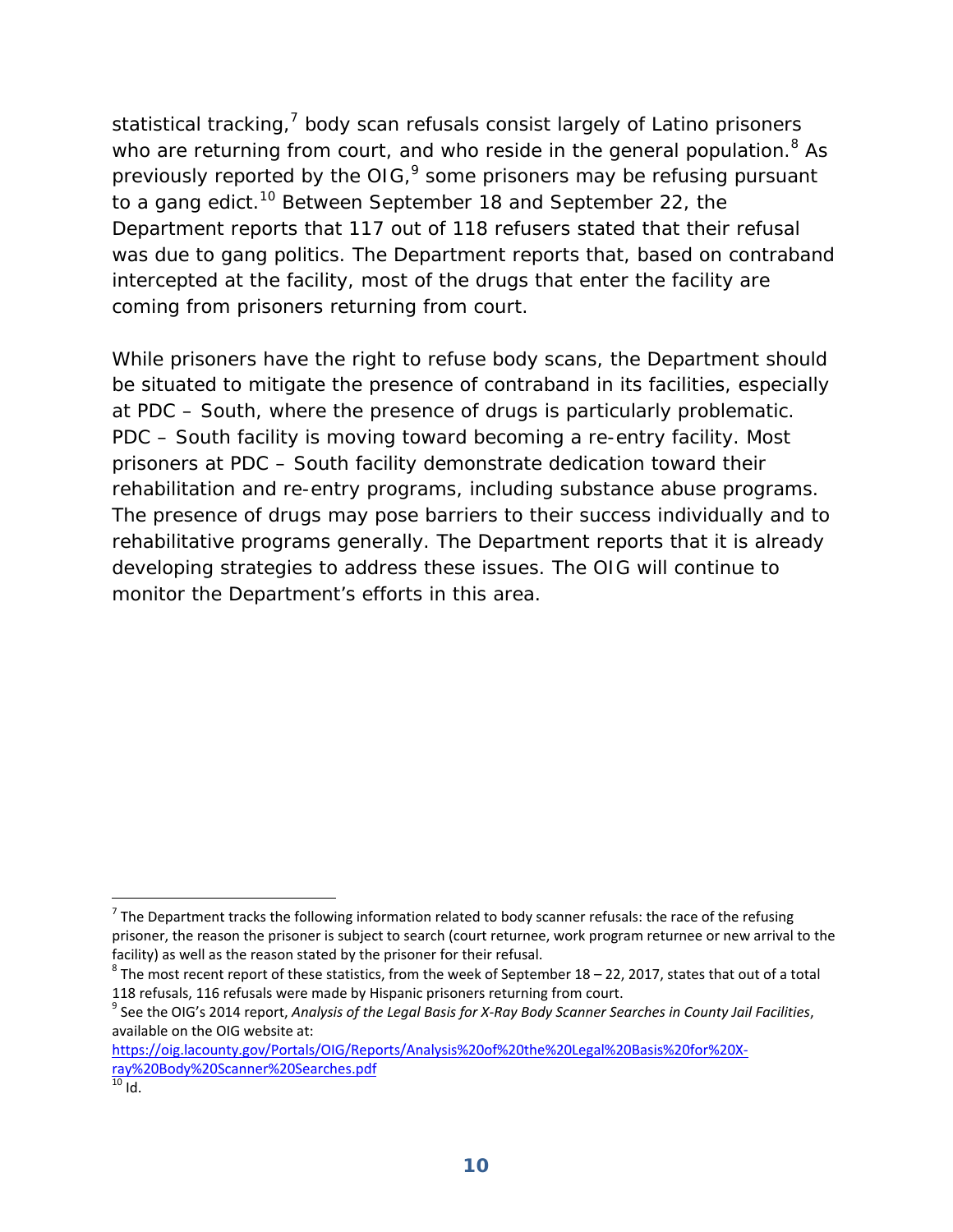*CCJV Recommendation 4.12: LASD should create an Internal Audit and Inspection Division* 

*CCJV Recommendation 6.03: Deputies and supervisors should receive significantly more Custody specific training overseen by the Department's Leadership & Training Division*

*CCJV Recommendation 6.05: Deputies and supervisors should receive significantly more Custody specific training overseen by the Department's Leadership & Training Division*

*CCJV Recommendation 7.01: The investigative and disciplinary system should be revamped* 

*CCJV Recommendation 7.06: IAB should be appropriately valued and staffed by personnel that can effectively carry out the sensitive and important work of that bureau*

*CCJV Recommendation 7.08: Each jail should have a Risk Manager to track and monitor use of force investigations.*

The Inspector General is currently working with the Chief Executive Officer, the Sheriff, and the Auditor-Controller to memorialize a shared understanding of the specific intentions of the CCJV staffing recommendations, identify criteria and processes which can be used to determine whether the Sheriff's Department is meeting the intent of the CCJV's recommendations and review the implementation status of the CCJV's staffing recommendations based upon the agreed upon criteria and processes.

#### *CCJV Recommendation 7.14: The grievance process should be improved to include added checks and oversight*

The routine presence of OIG monitors in the jails allows for monitors to see firsthand the Department's efforts to improve their grievance system. OIG monitors report that overall the Department has improved its collection and processing of grievances and requests. However, OIG monitors regularly encounter prisoners who report that they did not receive dispositions of their grievances, especially upon movement between facilities. The OIG recommends that the Department closely monitor the distribution of prisoner grievance and request dispositions, especially when prisoners move between LASD facilities.

Currently, the Department is conducting its second pilot program for iPad implementation. Through the iPads, prisoners can immediately access information, including court dates, release dates, sentence status, and account balances, among other information. The iPads will not process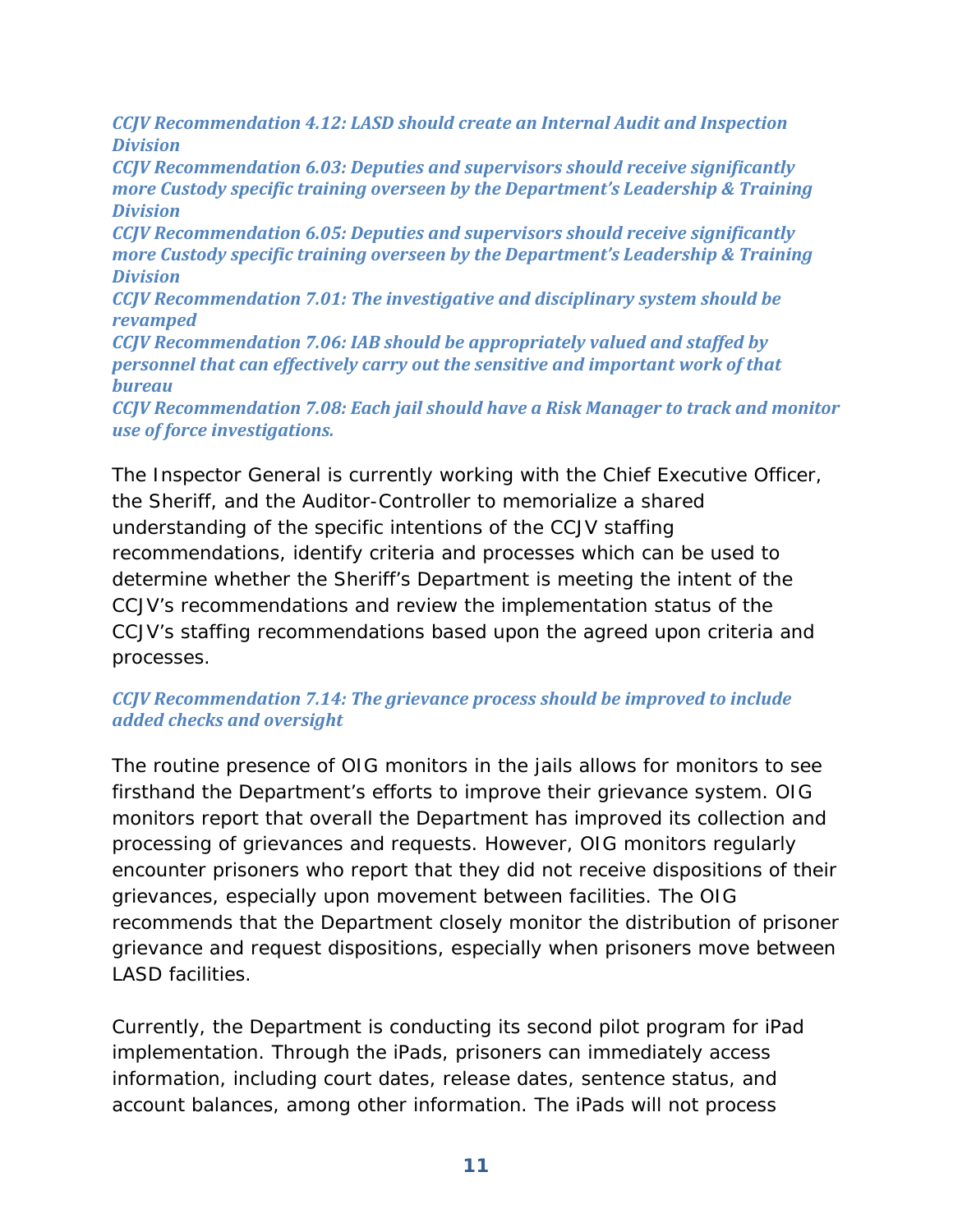grievances until the Department builds the capacity to first process requests through the iPads. The Department began the pilot project at Men's Central Jail on September 5, 2017, by installing twenty iPads on the 2000 floor. Due to connectivity issues, some iPads were unable to record data; approximately twelve iPads stayed online reporting data continuously. As of October 2, 2017, the Department reports that it processed 19,772 requests through the pilot program iPads. The ability to provide these automated responses to prisoners' requests for information preserves Department resources because personnel no longer need to manually input and process requests through the Custody Automated Reporting and Tracking System (CARTS). Prisoners at Men's Central Jail (MCJ) report positively about the features and accessibility of the iPads to the OIG.

The purpose of the pilot program was to expose issues related to iPad implementation for prisoner requests and resolve those issues before deploying iPads to all facilities.<sup>11</sup> The pilot program at MCJ will last approximately ten weeks before the installation team moves onto Century Regional Detention Facility. The OIG will continue to monitor the deployment of additional iPads throughout all facilities.

On August 11, 2017, the OIG obtained access to the Custody Automated Reporting and Tracking System (CARTS) which tracks custody grievances among other functions. As of September 29, 2017, the OIG still has limited access to the system. The Department reports that it is currently working on getting the OIG full access to all CARTS modules.

Notably, based on the information obtained through CARTS, the Custody Division successfully resolved twenty complaints this year through conflict resolution, an alternative to the traditional grievance process. Conflict resolution is a way to mediate complaints whereby the complainant and the staff member complained of can resolve their differences through dialogue. After a successful verbal resolution, the Department need not conduct an investigation of the complaint and therefore minimize the associated

 $11$  This pilot program was the Department's second attempt to deploy iPads through a pilot program at Men's Central Jail. For more information on the first pilot program, see the OIG's report, *Reform and Oversight Efforts October 2016*, under "2016 Third Quarter CCJV Status Update."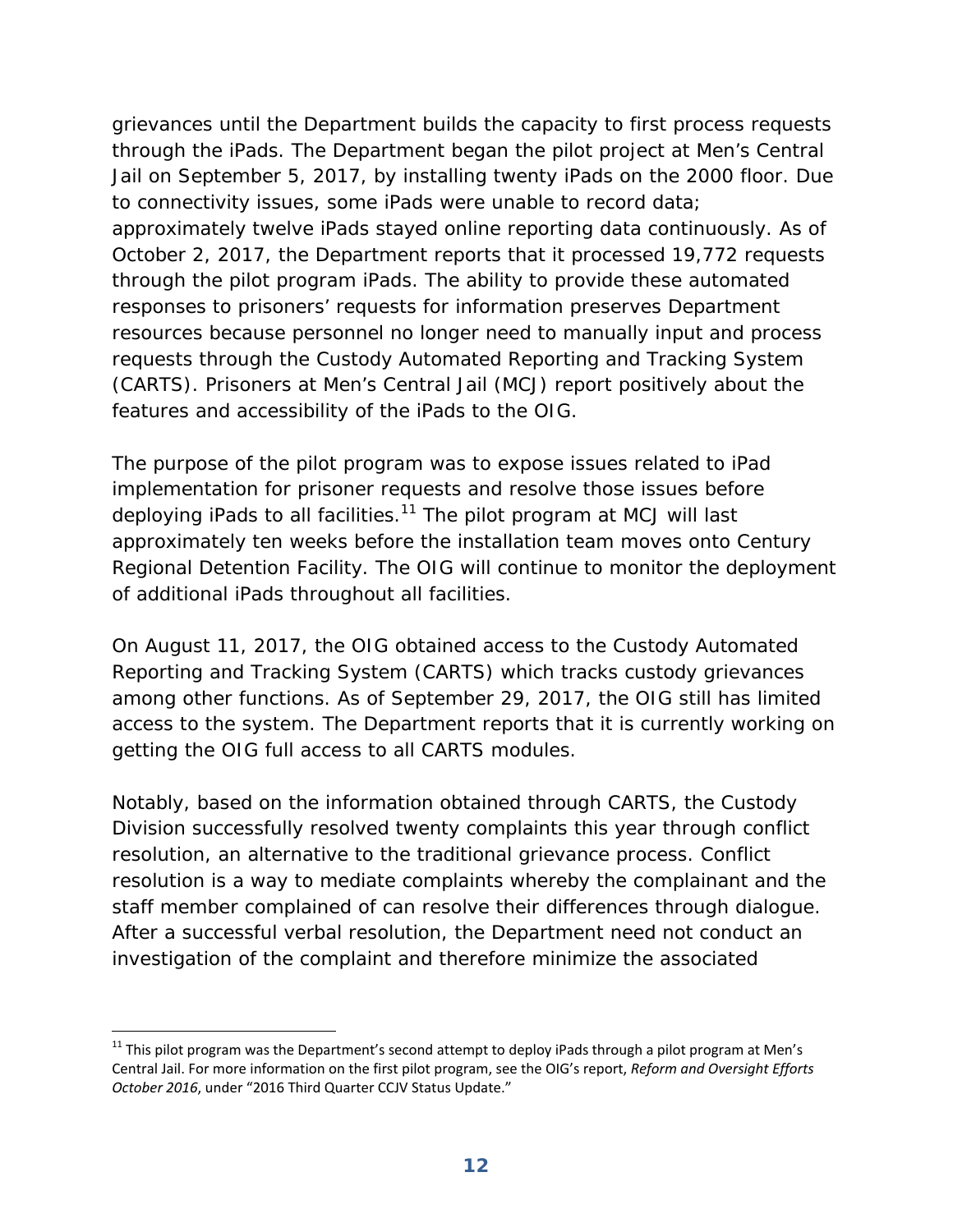administrative burdens. Conflict resolution works best for "tough to prove" complaints, such as those for discourtesy and bias.

Between January 1 and August 30, 2017, the Custody Division resolved complaints through conflict resolution on twenty occasions (thirteen at NCCF, five at CRDF and two at the Inmate Reception Center). The OIG recommends that all facilities, especially Men's Central Jail and Twin Towers, with high numbers of grievances and requests received, consider conflict resolution where appropriate, as a practical solution to complaints against staff for discourtesy and bias.

#### *CCJV Recommendation 7.15: The use of lapel cameras as an investigative tool should be broadened*

As previously reported the Department opted for an alternative implementation of this recommendation and embarked on a five year program to install fixed cameras in the jail facilities. The Department also reported that because of the low quality of the captured video at five frames per second, the speed required to allow storage of two years of historical video recording from each camera, cameras were set to record at ten frames per second, which allowed retention of only one year of video but provided the higher resolution required to accurately depict the often-times rapidly evolving events in the jails.<sup>12</sup>

Throughout this quarter the Office of Inspector General conducted an audit of the status of this implementation plan. The results of this audit are contained in the Office of Inspector General's Evaluation of the Implementation of Fixed Cameras in the Los Angeles County Jails report, a companion report to this report.

#### **COMMUNITY CONTACTS**

 $\overline{a}$ 

The OIG continues to regularly communicate with the public, the Board of Supervisors, the Civilian Oversight Commission and the Sheriff regarding the work of the OIG and the Department's operations.

<sup>&</sup>lt;sup>12</sup> 2015 First Quarter Status Report: The Los Angeles County Sheriff's Department Implementation of The Citizen's Commission on Jail Violence Recommendations, County of Los Angeles Inspector General, April 2015, pp. 19‐20.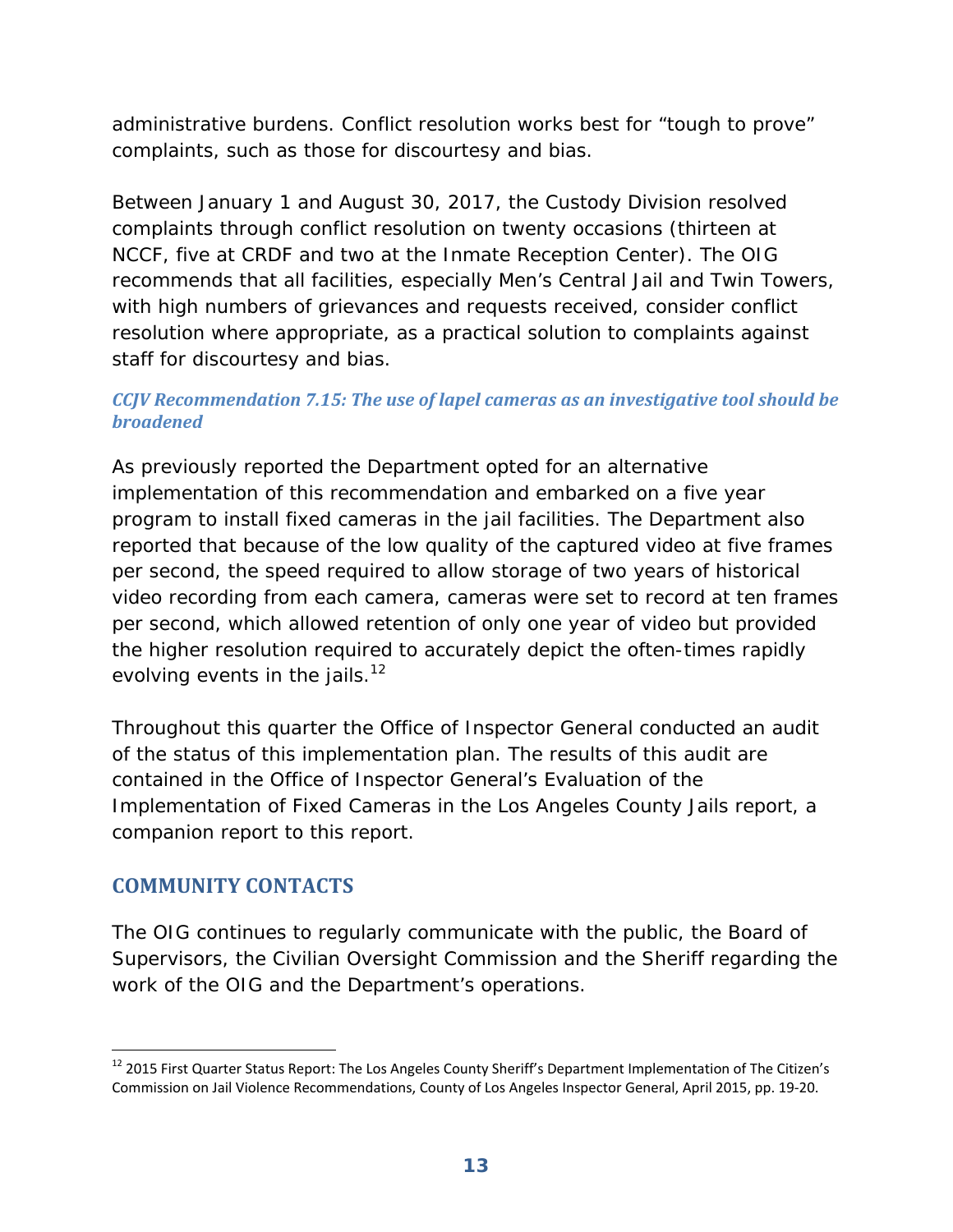OIG staff members regularly attend and participate in meetings with concerned community members, including the meetings of the Public Safety and Justice Committee of the Empowerment Congress. The OIG also attended the monthly meetings of the Los Angeles County Sheriff Civilian Oversight Commission.

The Inspector General or a member of his staff attend all Board proceedings which effect or touch on the Department's operation.

The OIG received fifty one new complaints in the third quarter of 2017 from members of the public, prisoners, prisoners' family members and friends, community organizations and County agencies. Each complaint was reviewed by OIG staff. Eighty five of these complaints were related to the conditions of confinement within the Department's custody facilities, as shown below.

| Complaint/ Incident              |        |
|----------------------------------|--------|
| Classification                   | Totals |
| Personnel Issue                  |        |
| Use of Force                     |        |
| Rude/Abusive Behavior            | 2      |
| <b>Failed to Take Action</b>     |        |
| Discrimination                   | 3      |
| Medical/Dental Issue             | 15     |
| <b>Disability Accommodations</b> | 8      |
| <b>Mental Health Services</b>    | 6      |
| Housing                          | 3      |
| Dietary                          | 2      |
| <b>Other Service Issue</b>       | 10     |
| Total                            | 51     |

Nineteen complaints were related to civilian contacts with Department personnel by persons who were not in custody. The classification totals do not equal the number of complaints because some of the complaints address multiple issues.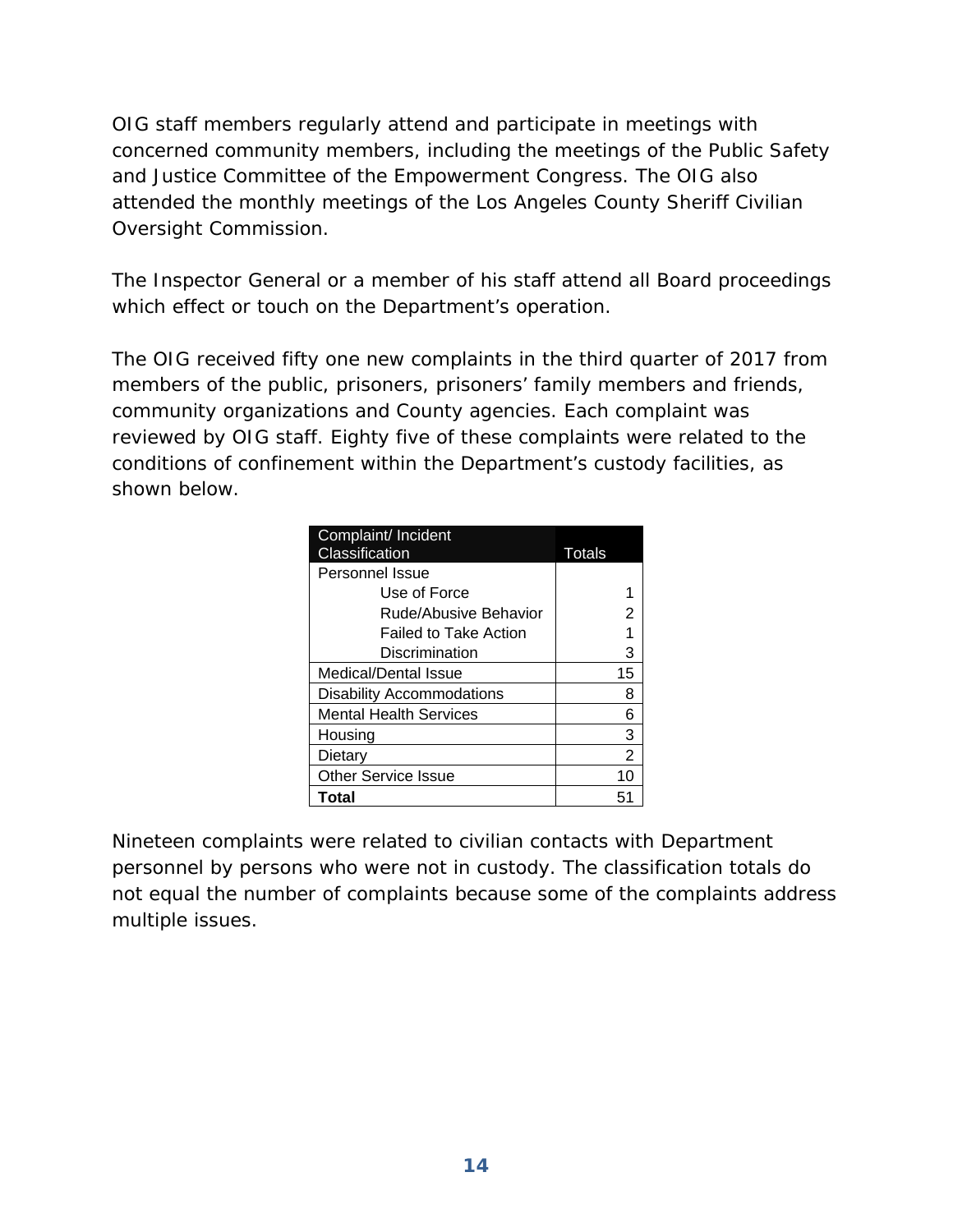| Complaint/ Incident          |        |
|------------------------------|--------|
| Classification               | Totals |
| Personnel Issue              |        |
| Use of Force                 |        |
| Rude/Abusive Behavior        |        |
| Unlawful Conduct             | 6      |
| <b>Failed to Take Action</b> | 2      |
| Discrimination               | 3      |
| <b>Other Service Issue</b>   | 3      |
| No Discernable Issue         |        |
| Total                        |        |

Ten complaints were not about the Department or Department personnel and were referred to the appropriate agency or the complainant was directed to seek counsel.

The OIG received ten complaints from the Sheriff Civilian Oversight Commission. Seven were related to civilian contacts with Department personnel by persons who were not in custody. Three were related to contact with Department personnel by an individual in custody.

| <b>COC Complaint/ Incident</b><br>Classification | Totals |
|--------------------------------------------------|--------|
| Personnel Issue                                  |        |
| <b>Previous Complaint</b>                        | З      |
| No discernable subject                           |        |
| <b>Other Service Issue</b>                       |        |
| No response after COC intake                     | 2      |
| <b>Total</b>                                     |        |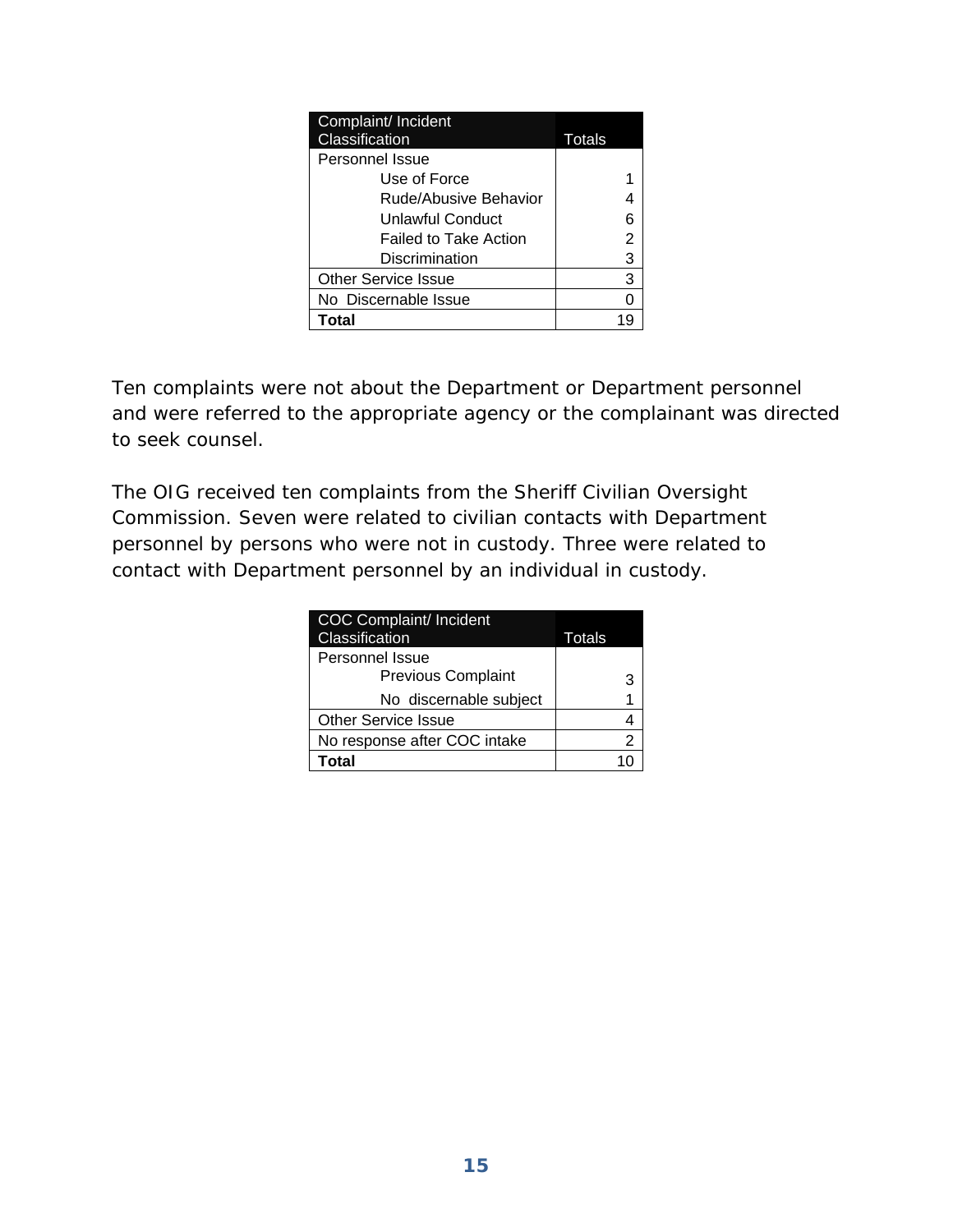### **CONCLUSION**

This quarterly report identifies some observations developed during the Office of Inspector General's regular monitoring of the Los Angeles Sheriff's Department and jail facilities. Other issues have been raised in previous reports or are being worked on in greater depth for upcoming reports. We encourage readers to refer to our website (oig.lacounty.gov) for more detailed information contained in past reports and to view new reports as they come out.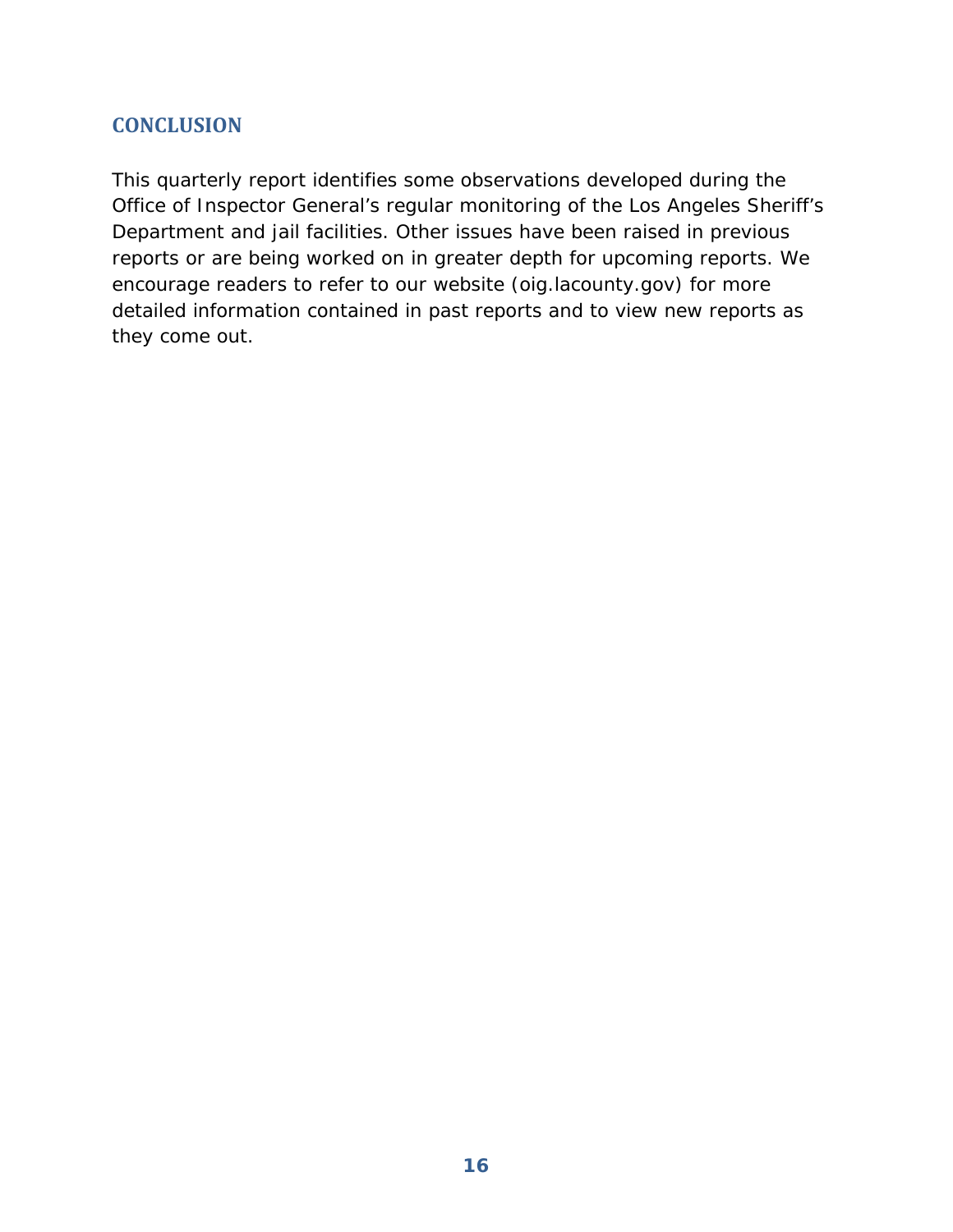

# OFFICE OF THEIR SEINRING

# **COUNTY OF LOS ANGELES HALL**OR JUSTICE



**JIM MCDONNELL, SHERIFF** 

October 27, 2017

Max Huntsman, Inspector General Los Angeles County Office of Inspector General 312 South Hill Street, 3rd Floor Los Angeles, California 90013

Dear Mr. Huntsman:

#### RESPONSE TO THE LOS ANGELES COUNTY OFFICE OF INSPECTOR GENERAL REPORT - REFORM AND OVERSIGHT EFFORTS: LOS ANGELES COUNTY SHERIFF'S DEPARTMENT

Attached is the Los Angeles County Sheriff's Department's (Department) response to the Los Angeles County Office of Inspector General's (OIG) final report entitled, "Reform and Oversight Efforts: Los Angeles County Sheriff's Department."

I thank you and your staff for your efforts in monitoring the various Department reforms. Amongst the topics discussed in your report are two that I wish to highlight. The responses to those recommendations are addressed in the attached document.

The effort and dedication made by members of the OIG to execute this report are greatly appreciated by the Department. The Department will continually strive to meet and/or exceed the recommendations of this report.

The Audit and Accountability Bureau has the responsibility to monitor and document the Department's response related to this evaluation. Should you have any questions regarding the Department's response, please contact Captain Steven E. Gross at (323) 307-8302.

Sineerelv **f** McDONNELL HERIFF

211 WEST TEMPLE STREET, LOS ANGELES, CALIFORNIA 90012

A Tradition of Service